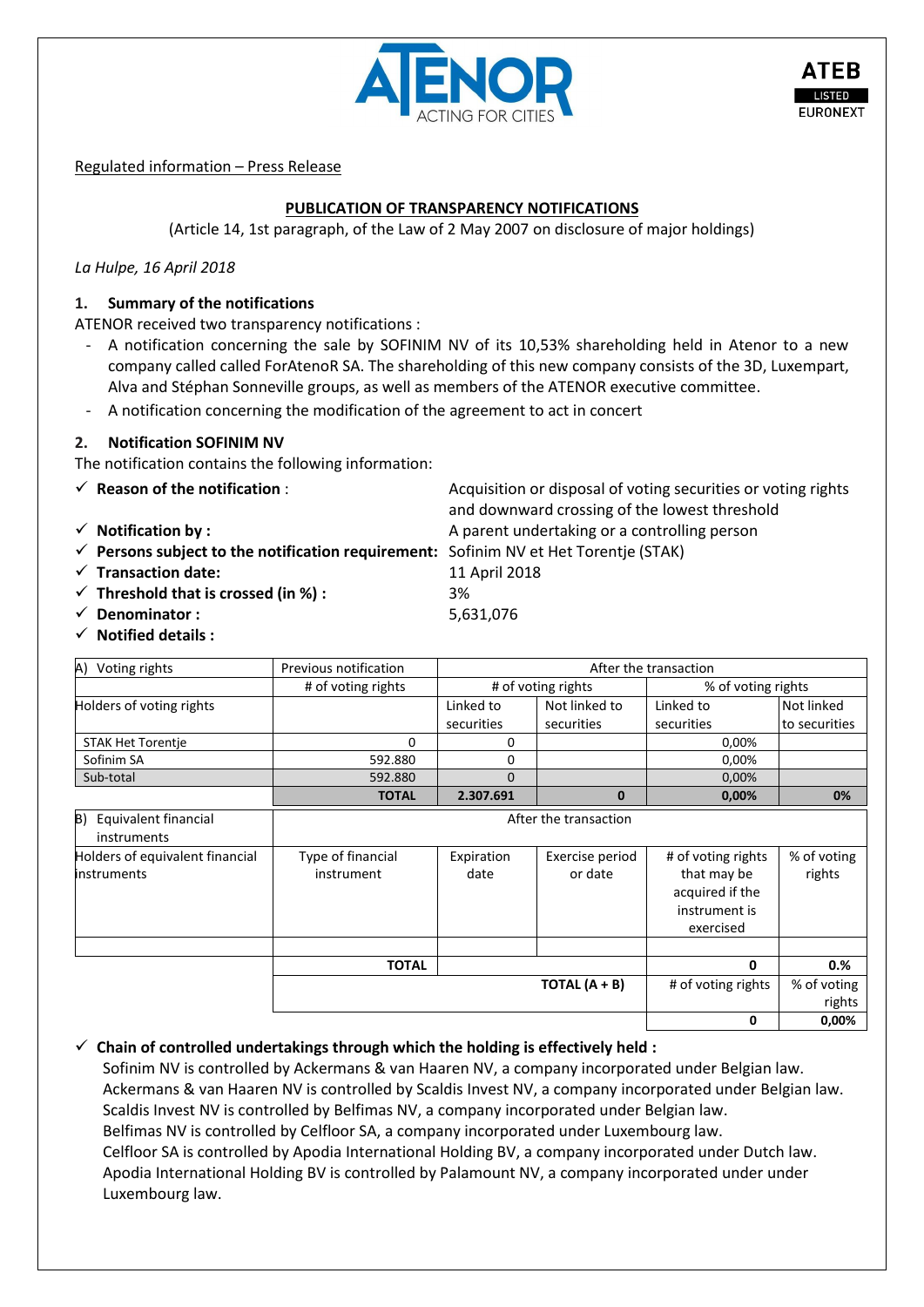

Palamount NV is controlled by Het Torentje, a « stichting administratiekantoor », incorporated under Dutch law.

STAK Het Torentje is not a controlled entity.

## **3. Notification of the modifications to the agreement to act in concert**

The notification contains the following information:

| $\checkmark$ Reason of the notification :<br>$\checkmark$ Notification by : | Modification of an agreement to act in concert<br>Persons acting in concert / a parent undertaking or a<br>controlling person                                                                                                                                  |
|-----------------------------------------------------------------------------|----------------------------------------------------------------------------------------------------------------------------------------------------------------------------------------------------------------------------------------------------------------|
|                                                                             | $\checkmark$ Persons subject to the notification requirement: Alva SA, Philippe Vastapane, Patricia Vastapane, 3D NV,<br>Iberanfra (STAK), Sofinim NV, Het Torentje (STAK),<br>Stéphan Sonneville SA, Stéphan Sonneville, Luxempart SA,<br><b>ForAtenoR SA</b> |
| $\checkmark$ Transaction date:                                              | 11 April 2018                                                                                                                                                                                                                                                  |
| $\checkmark$ Threshold that is crossed (in %) :                             | 40%                                                                                                                                                                                                                                                            |
| Denominator:                                                                | 5,631,076                                                                                                                                                                                                                                                      |

**Notified details :**

| C) Voting rights                       | Previous notification | After the transaction                    |                 |                    |               |
|----------------------------------------|-----------------------|------------------------------------------|-----------------|--------------------|---------------|
|                                        | # of voting rights    | # of voting rights<br>% of voting rights |                 |                    |               |
| Holders of voting rights               |                       | Linked to                                | Not linked to   | Linked to          | Not linked    |
|                                        |                       | securities                               | securities      | securities         | to securities |
| Philippe Vastapane                     | 0                     | 0                                        |                 | 0,00%              |               |
| Patricia Vastapane                     | $\Omega$              | $\Omega$                                 |                 | 0.00%              |               |
| Alva SA                                | 437.500               | 521.437                                  |                 | 9,26%              |               |
| Sub-total                              | 437.500               | 521.437                                  |                 | 9,26%              |               |
| STAK Iberanfra                         | $\Omega$              | 0                                        |                 | 0,00%              |               |
| 3D NV                                  | 437.500               | 521.437                                  |                 | 9,26%              |               |
| Sub-total                              | 437.500               | 521.437                                  |                 | 9,26%              |               |
| <b>STAK het Torentje</b>               | $\Omega$              | 0                                        |                 | 0,00%              |               |
| Sofinim NV                             | 437.500               | $\Omega$                                 |                 | 0,00%              |               |
| Sub-total                              | 437.500               | 0                                        |                 | 0,00%              |               |
| Stéphan Sonneville                     | $\Omega$              | 0                                        |                 | 0,00%              |               |
| Stéphan Sonneville SA                  | 150.500               | 150.500                                  |                 | 2,67%              |               |
| Sub-total                              | 150.500               | 150.500                                  |                 | 2,67%              |               |
| Luxempart SA                           | 437.500               | 521.437                                  |                 | 9,26%              |               |
| <b>ForAtenoR SA</b>                    | $\Omega$              | 592.880                                  |                 | 10,53%             |               |
|                                        | <b>TOTAL</b>          | 2.307.691                                | $\bf{0}$        | 40,98%             | 0%            |
| D) Equivalent financial<br>instruments | After the transaction |                                          |                 |                    |               |
| Holders of equivalent financial        | Type of financial     | Expiration                               | Exercise period | # of voting rights | % of voting   |
| <b>instruments</b>                     | instrument            | date                                     | or date         | that may be        | rights        |

| acquired if the<br>instrument is      | .           |
|---------------------------------------|-------------|
| exercised                             |             |
|                                       |             |
| <b>TOTAL</b><br>0                     | 0.%         |
|                                       |             |
| TOTAL $(A + B)$<br># of voting rights | % of voting |
|                                       | rights      |

**Chain of controlled undertakings through which the holding is effectively held :**

- Alva SA is controlled by Les Viviers SA, a company incorporated under Luxembourg law. Les Viviers SA is controlled by:
	- Mr Philippe Vastapane
	- Mrs. Patricia Vastapane